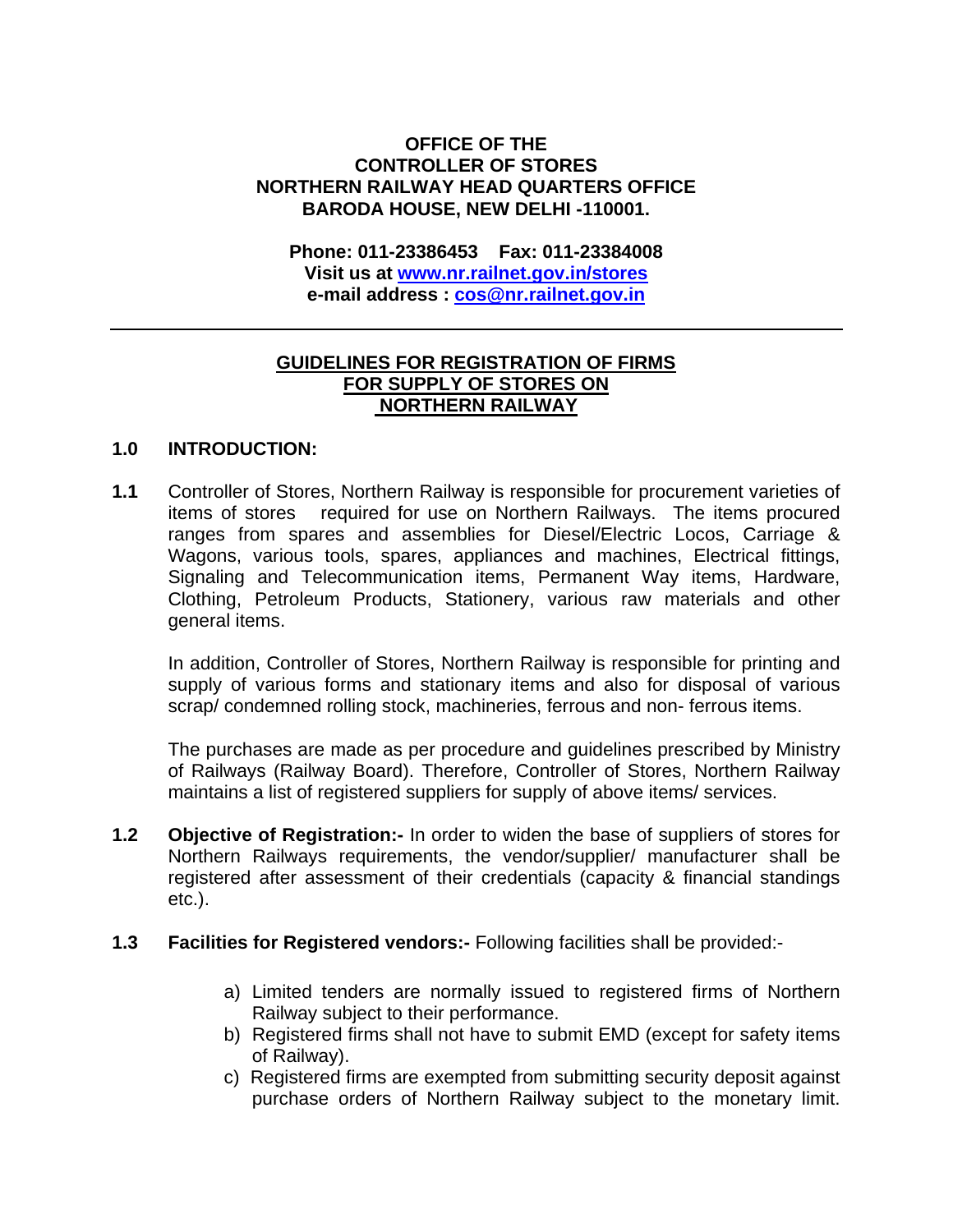However, above this monetary limit, the security deposit shall be leviable.

d) The firms registered with this railway are eligible to quote only for the items and monetary limits for which they are registered. However, such firms are not debarred to get orders in excess of monetary limits and other groups of stores provided railways are satisfied about the capacity cum capability of the firm and requisite earnest money/ security deposit is obtained as is being done in case of un-registered firm.

## **1.4 Types of Registration of vendors**

- 1. Indian Manufacturer/ Assemblers
- 2. Authorised dealer/agent or stockist of Indian manufacturers
- 3. Suppliers of Imported goods.
- 4. Enlistment of Indian Agents for imported stores of overseas Principals/ Manufacturers.

## **1.5 Categories for Registration of vendor as Manufacturers.**

- (i) Micro Small & Medium Enterprises
- (ii) Large Scale Industries

The following documents are considered as proof of manufacturing;

- (i) for Micro Small & Medium Enterprises
	- (a) NSIC registration certificate
	- (b) Registration with District Industries Centre/ Directorate of Industries of State.
	- (c) Certification of Central Excise registration, wherever applicable.
	- (d) Factory licence issued by the competent authority.
- (ii) Large Scale Industries
	- (a) Certification of Central Excise registration, wherever applicable.
	- (b) Factory licence issued by the competent authority.
	- (c) SIA approval. FDI clearance of Ministry of Finance.
- **1.6** The Railways register manufacturers or their authorized agents/ dealers after assessing the capacity cum capability and the checks prescribed by the Ministry of Railways. Adequate weightage is given to the quality control measures and Quality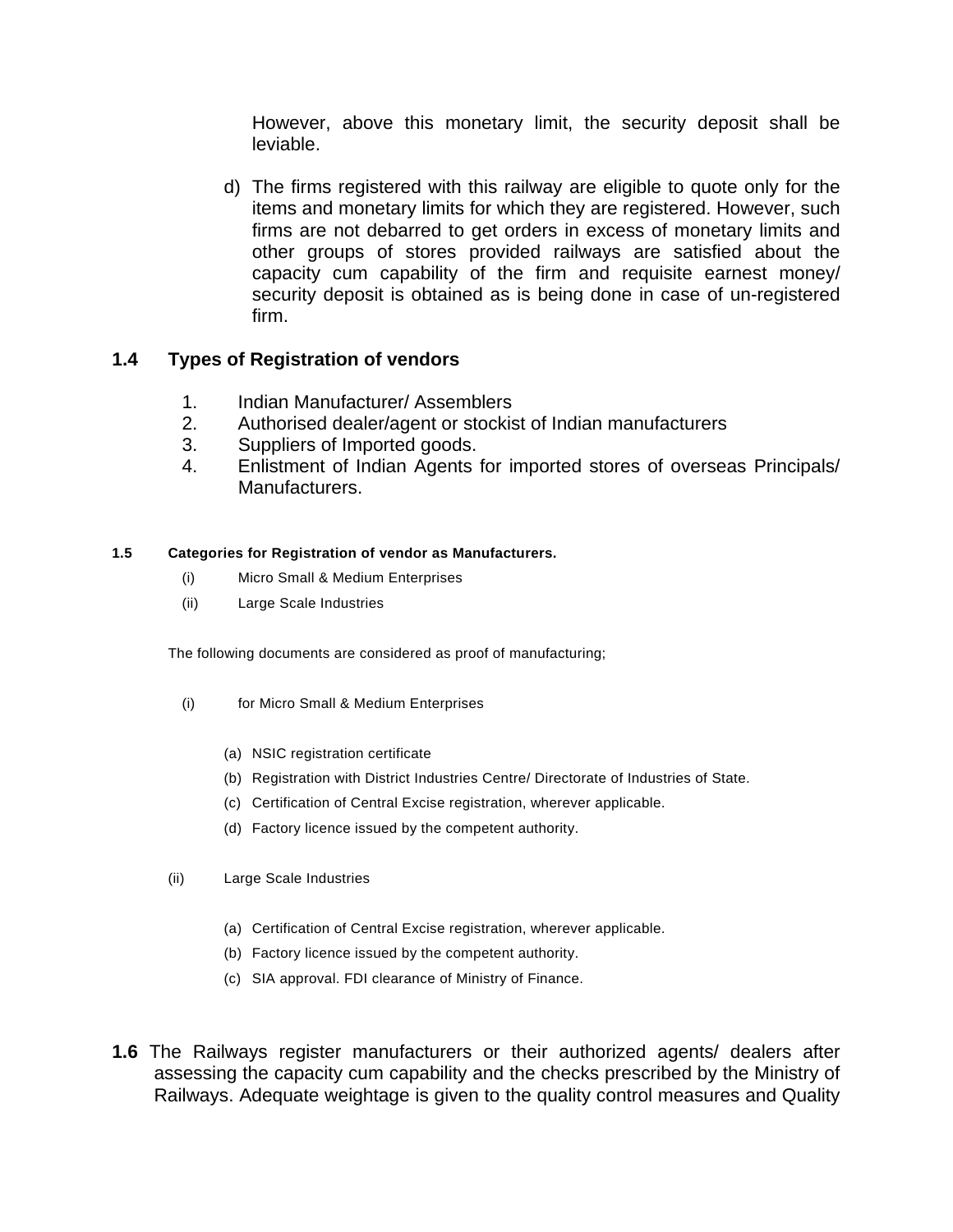System certification (like ISO-9000) taken by the manufacturers. In case of authorized agents/ dealers, their OEMs should possess satisfactory quality control measures and Quality System certification.

# **2.0 PROCEDURE OF REGISTRATION:**

- **2.1 Firms situated outside the Northern Railway should get themselves registered with their home Railway and thereafter apply for registration with Northern Railway**.
- **2.2 Registration of SSI units registered with NSIC under Single Point Registration Scheme:** As per the directives issued by Govt. of India from time to time, SSI units registered with NSIC are entitled for all facilities/ concessions for items enlisted in NSIC registration certificate. However, if SSI units registered with NSIC seek registration with Northern Railway, they should first get themselves registered with their Home Railway and submit application for registration as per the details mentioned in para 2.4 below
- **2.3** Each firm is required to submit an application for registration on the prescribed form obtainable by remitting an amount of Rs.100/- (Rs. 25/- in case of NSIC registered firm) in the form of Demand Draft in favor of **"FA&CAO(SAB), N.Rly., New Delhi".** Neatly typed and completed form to be submitted to the office of **"Controller of Stores, Northern Railway, Baroda House, New Delhi 110001**". The [APPLICATION FORM](http://10.2.2.19/dept/stores/vendor%20registraton%20form%20for%20web%20site/Application%20Form.pdf) for registration is also annexed here which can be downloaded. If the downloaded form is used, the firms are required to furnish a fee of Rs.100/- (Rs.25/- in case of NSIC registered firm) towards cost of Application form in the form of Demand Draft in favor of "FA&CAO/SAB, Northern Railway, Baroda House, New Delhi". While submitting the completed Application Form along with all prescribed documents as per the check list given at the end of application form, firm should deposit Rs.1000/- (Nil for NSIC registered firms) as application processing fee in the form of Demand Draft in favor of **"FA&CAO(SAB), N.Rly., New Delhi"**. The above amount can also be paid in cash with Divisional Cashier & Pay Master, Northern Railway, Baroda House, New Delhi and original cash receipt may be enclosed with the Application Form.
- **2.4** The firm may fill up the application form and enclose the required documents (as advised in the Instructions for filling up the Application Form) duly signed and attested. It is desirable that the firms may go through the "Instructions for filling up the application form and supplying of other particulars required for registration" of the application form. For the convenience of firms, a check list is given at the end of application form which may be filled up to ensure completeness of the documents and enclose this checklist along with the application form duly filled in.
- **2.5** Electronic Procurement System for procurement of materials has already been introduced on Northern Railway. It is, therefore, **mandatory** for each firm desirous of registration to obtain e-mail ID and Digital Certificate from any of the Certifying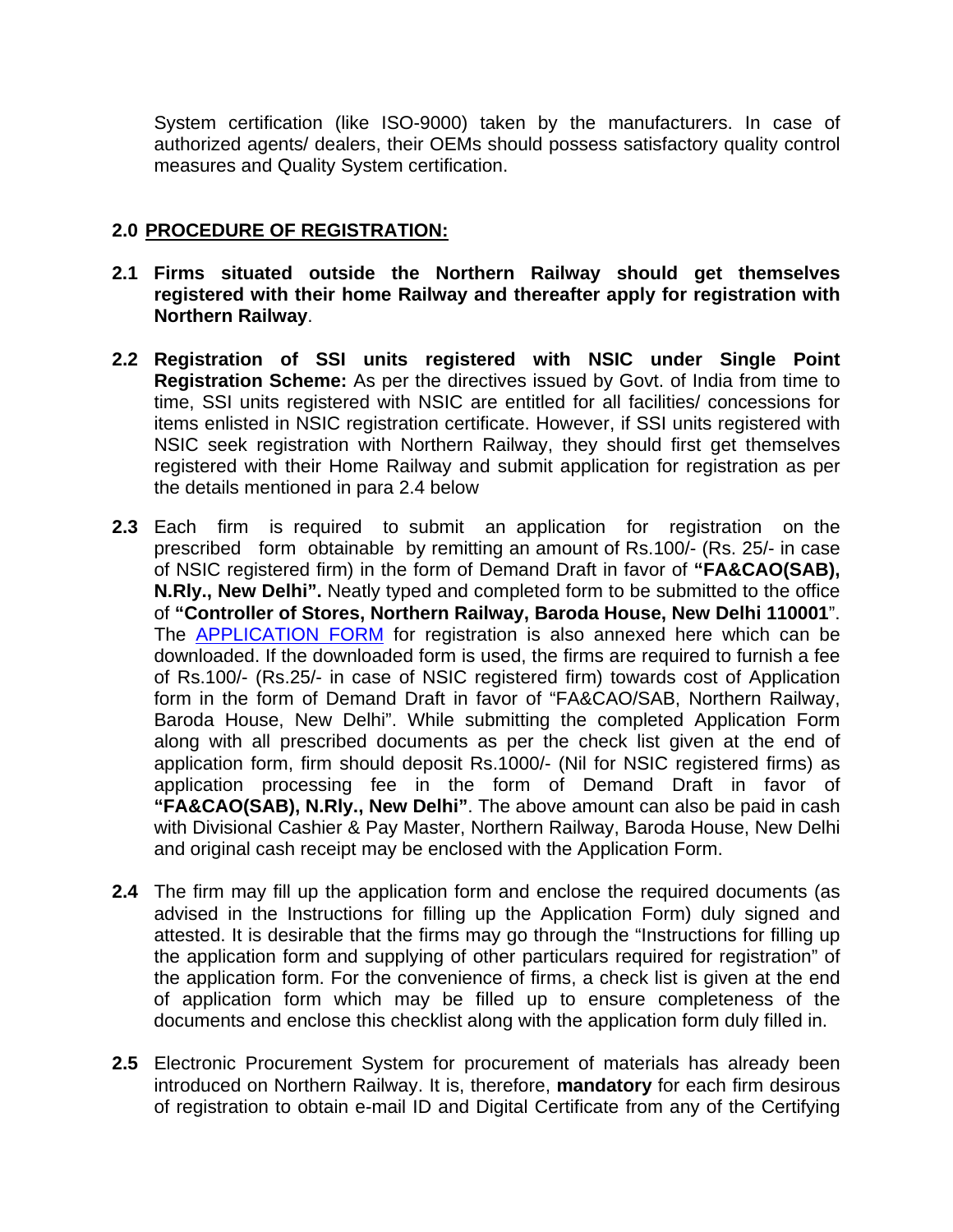Authorities as per Government of India, IT Act 2000 and proof enclosed with the application form. The list of Licensed Certifying agencies is available on the web site of "Controller of Certifying Authorities (CCA) (**[www.cca.gov.in](http://www.cca.gov.in/)**). For the convenience of the applicants, a list of some of the Licensed Certifying agencies is given below:-

| S.No.          | <b>Name of Licensed CA</b> | <b>Website address</b> | <b>Contact No.</b> |
|----------------|----------------------------|------------------------|--------------------|
|                | Safescrypt                 | www.safescrypt.com     | 044-22540770       |
| 2.             | <b>NIC</b>                 | www.nic.in             | 011-24361133       |
| 3.             | <b>IDRBT</b>               | idrbtca.org.in         | 40-23534982-85,    |
|                |                            |                        | 23536706           |
| 4.             | <b>TCS</b>                 | www.tcs-ca.tcs.co.in   | 022-22024827       |
| 5.             | <b>MTNL</b>                | www.mtnltrustline.com  | 011-24329563/4,    |
|                |                            |                        | 1600118855         |
| 6.             | &<br>Customs<br>Central    | icert.gov.in           | 011-26877960       |
|                | Excise                     |                        |                    |
| 7 <sub>1</sub> | solution<br>Code<br>n)     | www.ncodesolutions.com | 079-26857316/17/18 |
|                | CA(GNFC)                   |                        |                    |

- **2.6** The firms are registered for specific trade groups of items. A list of these [TRADE](http://10.2.2.19/dept/stores/vendor%20registraton%20form%20for%20web%20site/Trade%20Group.pdf)  [GROUPS](http://10.2.2.19/dept/stores/vendor%20registraton%20form%20for%20web%20site/Trade%20Group.pdf) is given below which can be downloaded. The firms may apply for any one or more trade groups.
- **2.7 Criteria for registration of Authorized dealer/Agent/Stockist:-** Firm desirous of Registration as an authorized dealer/agent/Stockist of manufacturer will submit duly certified Agency agreement and dealership certificate indicating items & their specifications & validity thereof covering the territory of Northern Railway along with status under para 1.5 (category) above and last three year Profit & Loss statement, Balance Sheet, Quality Control details of the Principal manufacturer. The ISO certificate and affidavit as mentioned below (duly notarized on Stamp paper of Rs.100/-) from the principal manufacturer confirming the following:-
	- (i) That M/s.……………………………………….. is authorized Agent/ dealer of M/s…………………………………………………(principal manufacturer) for supply of items viz………………………………………………… to Northern Railway. This dealership is valid up to ………………..
	- (ii) That principal manufacturer will accept the responsibility for satisfactory execution of order placed on the authorized agent/distributor.
	- (iii) That they will provide requisite inspection & testing facility at their works in respect of orders placed on authorized dealer/ agent/distributors.
	- (iv) That they will be responsible for all contractual obligations including warranty/guarantee against the contract placed during the validity of dealership.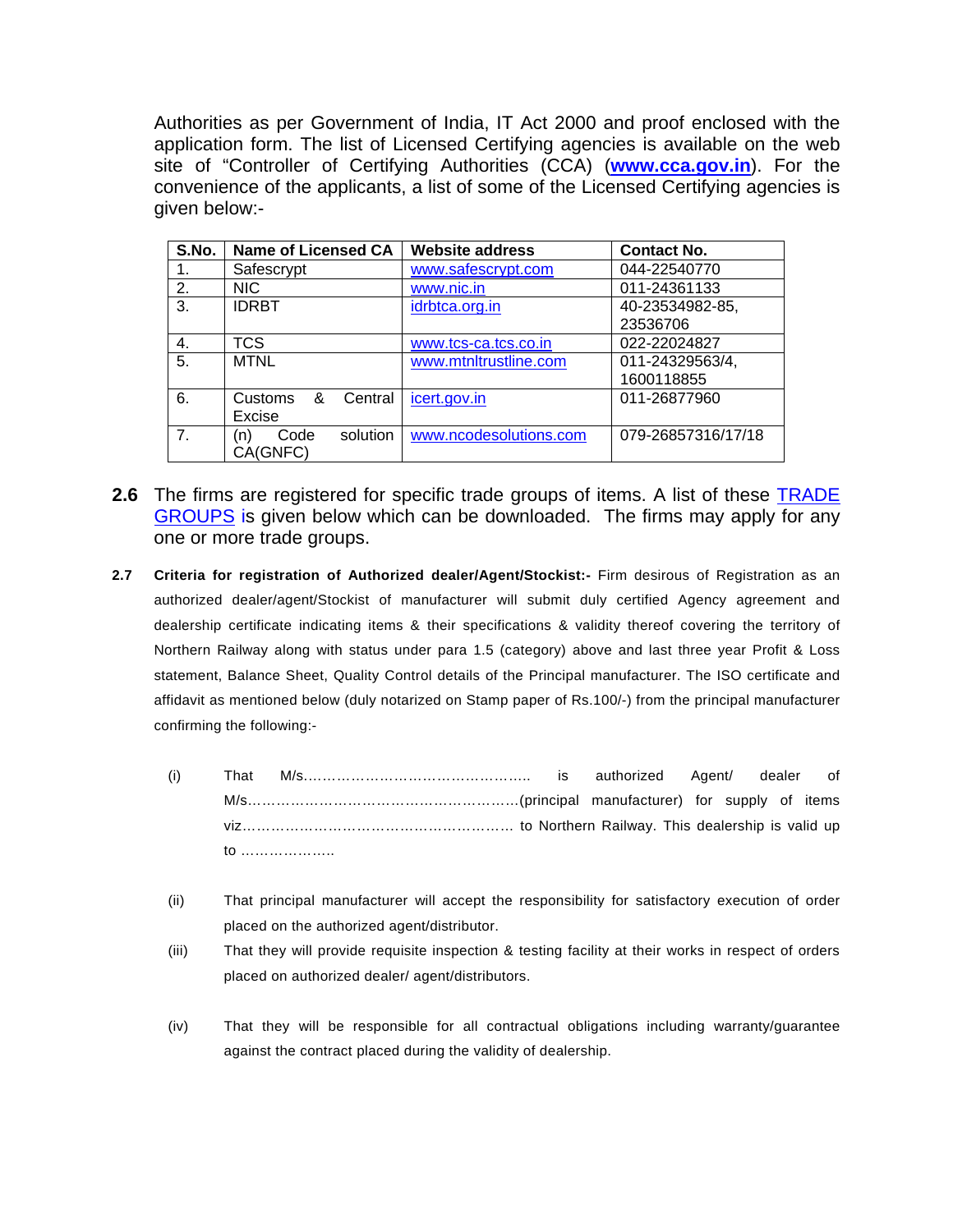(v) That M/s ………………………………….. (Authorized dealer/Agent/ Stockist) will be quoting competitive & reasonable price and abiding by Standard Conditions of Contract, IRS conditions of Contract and all other terms & conditions/Instructions issued by Northern Railway time to time.

## **Note:-**

- (i) The Vendor seeking registration as dealer/agent/Stockist of more than one manufacturer/ principal, shall apply on separate application form with Agent/dealership certificate and affidavit from each manufacturer principal as described above shall be submitted with the application.
- **(ii) As per the Compulsory Enlistment Scheme of Department of Expenditure, Ministry of Finance, it is compulsory for Indian agents, who desire to quote directly on behalf of their foreign principals, to get themselves enlisted with Central Purchase Organisation (eg. DGS&D). Please refer to Rule 143 of General Financial Rules issued by Ministry of Finance, Department of Expenditure.**
- (iii) The vendor seeking registration with Northern Railway will submit the declarations as per annexure-II & III.

# **Attention: Vendors seeking Registration**

# **Model time frame for registration of vendor**

## **a) If complete set of documents is not received with application:-**

Vendors who do not submit complete set of documents (check list having details of document to be submitted along with application is appended below) with the application shall be advised to submit remaining documents within 21 days. In case vendor fails to submit the same, another reminder allowing again 21 days time shall be issued to the vendor. **If the applicant firm fails to submit the requisite documents as above, firm's request for registration shall be denied and applicant firm shall be informed accordingly.**

## **b) For vendors where inspection of firm's premises is not required:-**

Registration letter shall be issued within one month from the date of receipt of documents complete in all respect. (check list having details of document to be submitted along with application is appended below).

## **c) For vendors where inspection of firm's premises is required:-**

Registration letter shall be issued within three months from the date of receipt of documents complete in all (check list having details of document to be submitted along with application is appended below).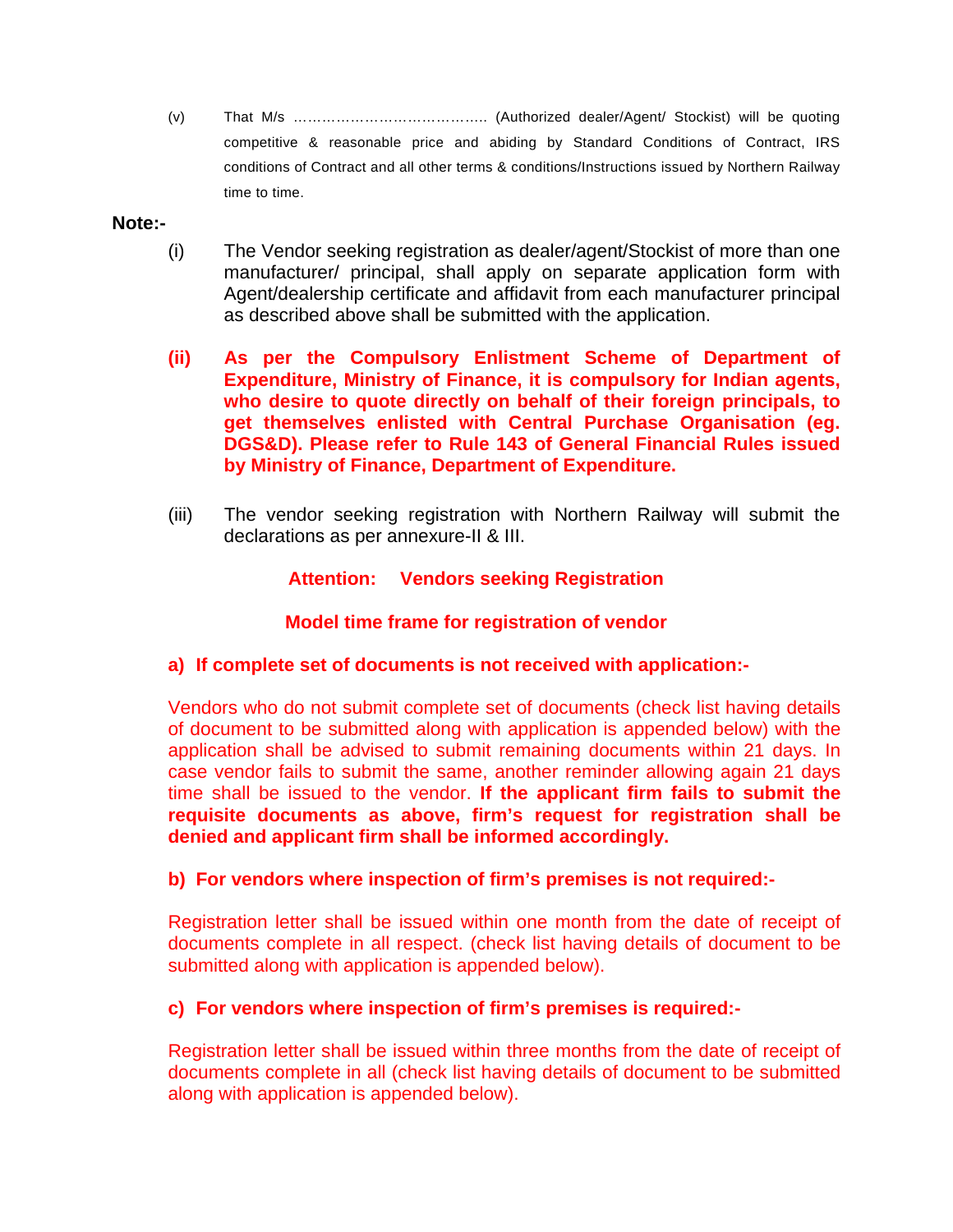- **3.0 Assessment of Registration of firm**: The assessment of the manufacturing capacity may be undertaken by an officer nominated to inspect the firm's manufacturing/stocking premises regarding their technical capability, Quality Control measures, financial standing and management profile of firm. Even in case of firm registered with NSIC/DGS&D, capacity of firm may be assessed a fresh if the situation so warrants. The firms approved by RDSO/DLW & CLW etc. will be enlisted/ registered subject to verification of financial stability and constitution of the firm. The registration application shall however be submitted by such firms as usual.
- **4.0 Trade Group**: Vendor seeking registration will submit justification for the demanded trade groups including specific items & specification thereof on the performa as per annexure-I. However, trade Group for registration shall be decided on the basis of the technical and manufacturing capability or product for which valid agreement from Principal/manufacturer has been furnished by applicant Vendor.
- **5.0 Monetary Limit: -** The monitory limit for the registration of firm is fixed keeping in view the banker report, and other financial information and turn over of sales/Income in the balance sheet, profit & Loss accounts for past 03 years etc.

| <b>Monetary Limit</b> | <b>Category</b> |
|-----------------------|-----------------|
| Upto 01 Lakh          | 'Ε'             |
| Upto 01 to 05 Lakh    |                 |
| Upto 05 to 10 Lakh    | تن              |
| Upto 10 to 40 Lakh    | ʻRʻ             |
| 40 Lakh & Above       | 'Α'             |

### **6.0 Period of Registration & Renewal of Registration of firm:-**

Initially the firms are registered for a period of two years subject to the credentials. Thereafter their registration is renewed for subsequent period maximum upto three years based on the performance etc.. The firms are required to apply for the renewal at least three months in advance of expiry of registration along-with the following documents:

1. Affidavit on non-judicial stamp paper duly attested by Notary public certifying the following: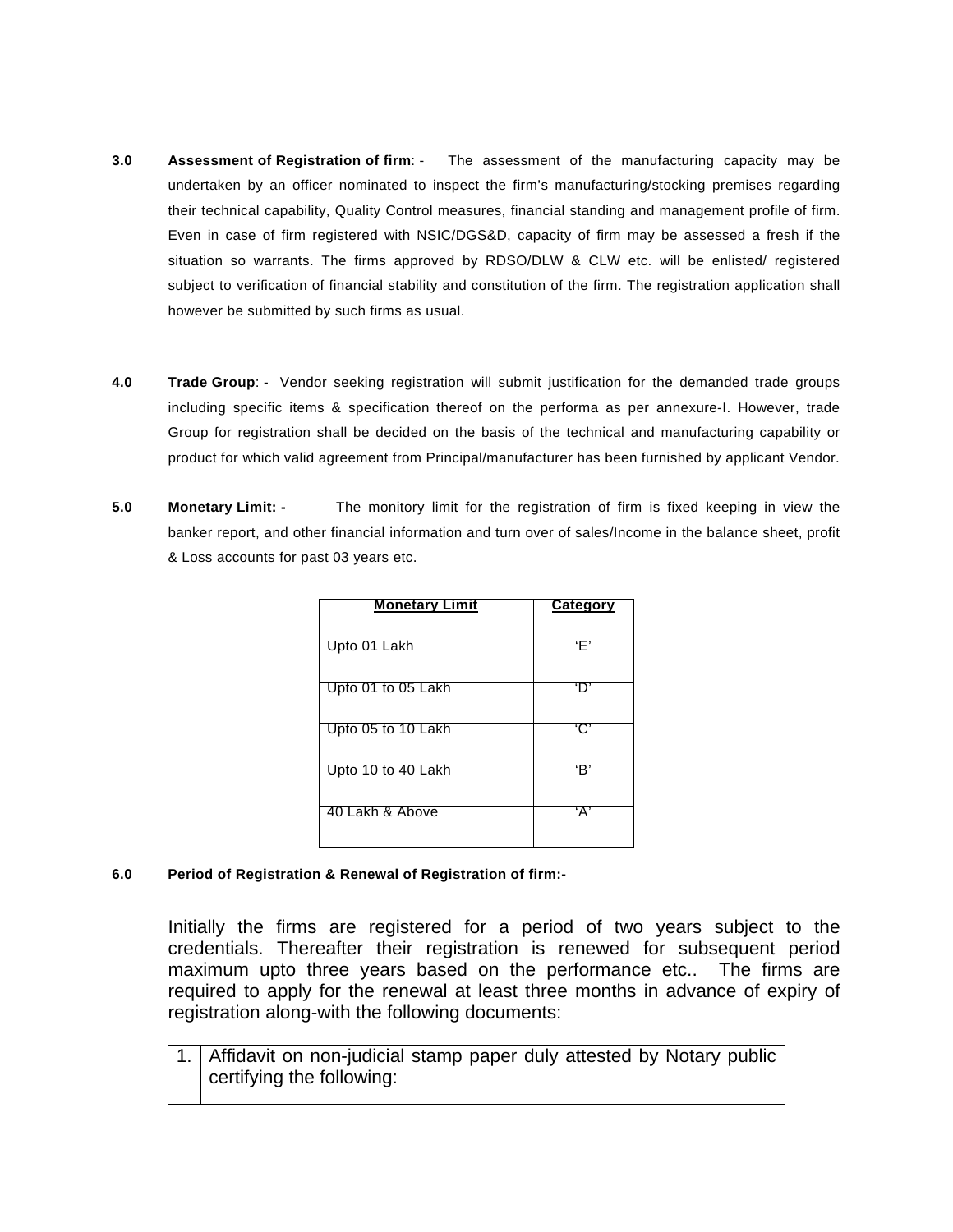|    | i)              | That banning of the firm has not been done by Ministry of<br>Railway/Ministry of supply, semi government or other local<br>bodies, including Director/Partner/Prop. of the firm.                                                                                                                                                               |  |  |  |  |  |  |
|----|-----------------|------------------------------------------------------------------------------------------------------------------------------------------------------------------------------------------------------------------------------------------------------------------------------------------------------------------------------------------------|--|--|--|--|--|--|
|    | $\mathsf{ii}$ ) | That we undertake to report to the Northern Railway immediately after                                                                                                                                                                                                                                                                          |  |  |  |  |  |  |
|    |                 | we are informed but in any case not later than 15 days, if any firm in                                                                                                                                                                                                                                                                         |  |  |  |  |  |  |
|    |                 | M/s<br>which<br>proprietor/partners/Directors<br>of                                                                                                                                                                                                                                                                                            |  |  |  |  |  |  |
|    |                 | are                                                                                                                                                                                                                                                                                                                                            |  |  |  |  |  |  |
|    |                 | Proprietor/partners/Directors is banned/suspended for business                                                                                                                                                                                                                                                                                 |  |  |  |  |  |  |
|    |                 | dealing                                                                                                                                                                                                                                                                                                                                        |  |  |  |  |  |  |
|    | iii)            | That all the orders received during the last two years/three<br>Northern Railway<br>from<br>and<br>other<br>years<br>Zonal<br>Railway/Production Units have been shown in the performance<br>statement and nothing is concealed. There is no adverse<br>performance or disciplinary action pending with<br>Zonal<br>Railways/Production Units. |  |  |  |  |  |  |
|    | iv)             | That there is no change in constitution of the firm.                                                                                                                                                                                                                                                                                           |  |  |  |  |  |  |
|    | V)              | That no recoveries are due against the firm.                                                                                                                                                                                                                                                                                                   |  |  |  |  |  |  |
|    | vi)             | That no case is pending for Arbitration.                                                                                                                                                                                                                                                                                                       |  |  |  |  |  |  |
| 2. |                 | Photocopy of current ISO-9001 certificate attested by Notary Public<br>or Gazetted Officer.                                                                                                                                                                                                                                                    |  |  |  |  |  |  |
| 3. |                 | In case of manufacturer Photocopy of current registration with<br>SSI/NSIC/Other Railways/factory license duly attested by Notary<br>Public/ Gazetted Officer.                                                                                                                                                                                 |  |  |  |  |  |  |
| 4. |                 | In case of dealer/agent/Stockist, renewed copy of Authorization/Agent/ Stockist from                                                                                                                                                                                                                                                           |  |  |  |  |  |  |
|    |                 | OEM along with Valid copy of agreement indicating items and undertaking from their<br>Principal manufacturer on Non judicial Stamp paper of Rs.100/- duly notarized as                                                                                                                                                                         |  |  |  |  |  |  |
|    |                 | mentioned<br>under<br>heading "Criteria for registration of<br>above<br>Authorized                                                                                                                                                                                                                                                             |  |  |  |  |  |  |
|    |                 | dealer/Agent/Stockist".                                                                                                                                                                                                                                                                                                                        |  |  |  |  |  |  |
| 5. |                 | Attested copy of registration with Home Railway/PU, if your firm/ unit<br>does not fall under the geographical jurisdiction of Northern Railway.                                                                                                                                                                                               |  |  |  |  |  |  |
| 6. |                 | Performance statement in duplicate duly signed & stamped of orders<br>secured (Stock and Non Stock) from Northern Railway and other<br>Zonal Railway/Production Units since the registration/ last renewal<br>on the following format.                                                                                                         |  |  |  |  |  |  |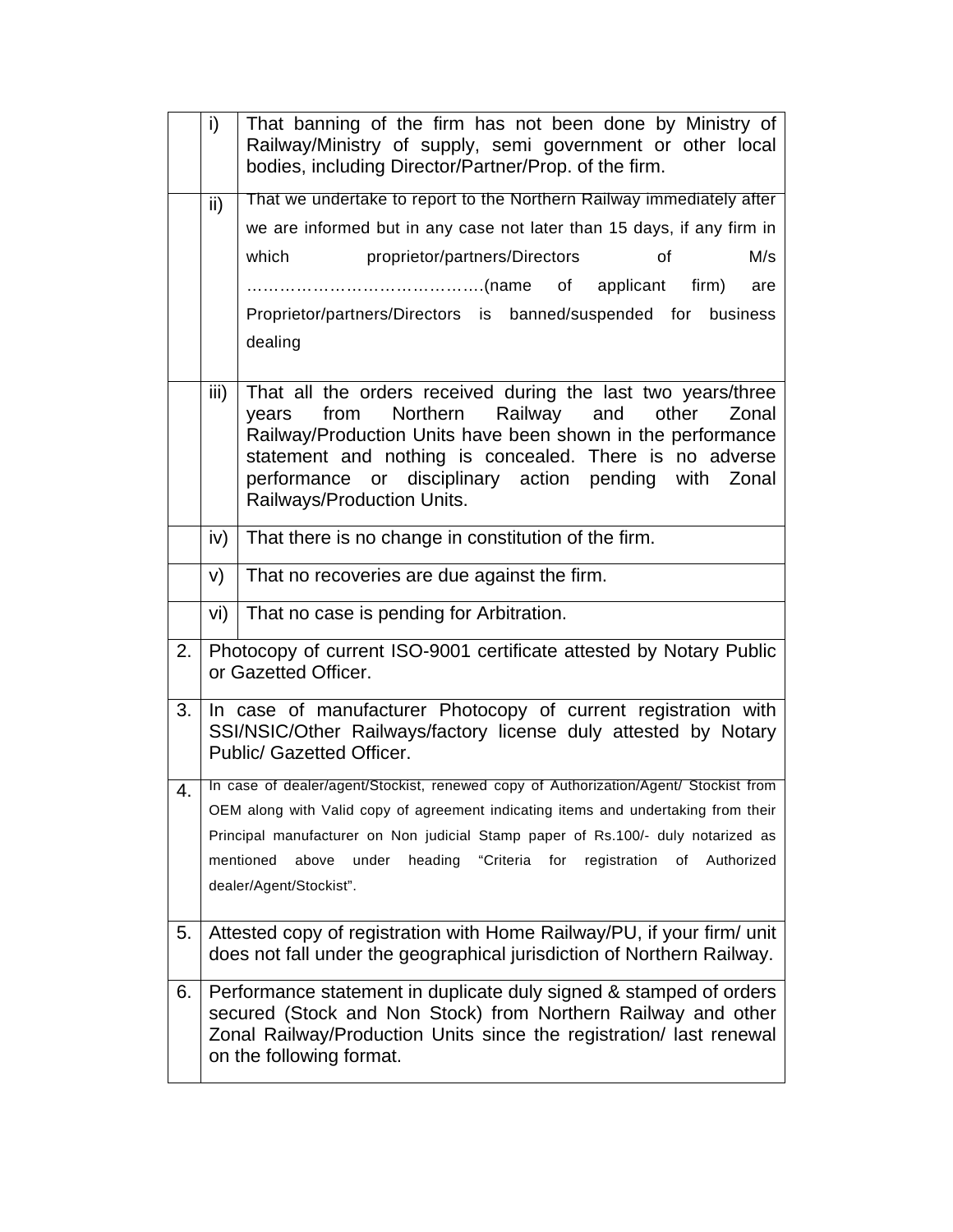# **Format for performance statement:**

| SN  | <b>Description</b>        | of Details           | Order | Qty      | D.P.                                                                                                                                              | Date<br>ofl | R.Note/      |
|-----|---------------------------|----------------------|-------|----------|---------------------------------------------------------------------------------------------------------------------------------------------------|-------------|--------------|
|     | item                      | of<br>P <sub>O</sub> | Qty   | supplied | stipulated<br>in                                                                                                                                  | supply      | Receipted    |
|     |                           | No. and              |       |          | the P.O.                                                                                                                                          |             | Challan No.& |
|     |                           | date                 |       |          |                                                                                                                                                   |             | date         |
|     |                           |                      |       |          |                                                                                                                                                   |             |              |
|     |                           | date.                |       |          |                                                                                                                                                   |             |              |
|     |                           |                      |       |          |                                                                                                                                                   |             |              |
|     |                           |                      |       |          |                                                                                                                                                   |             |              |
|     |                           |                      |       |          |                                                                                                                                                   |             |              |
|     |                           |                      |       |          |                                                                                                                                                   |             |              |
|     |                           |                      |       |          |                                                                                                                                                   |             |              |
|     |                           |                      |       |          |                                                                                                                                                   |             |              |
| (1) | (2)                       | (3)                  | (4)   | (5)      | (6)                                                                                                                                               | (7)         | (8)          |
|     |                           |                      |       |          |                                                                                                                                                   |             |              |
|     |                           |                      |       |          |                                                                                                                                                   |             |              |
|     |                           |                      |       |          |                                                                                                                                                   |             |              |
|     |                           |                      |       |          |                                                                                                                                                   |             |              |
| 6.  |                           |                      |       |          | If the firm failed to secure orders, they should submit the proof of participation in LT/BT in                                                    |             |              |
|     | Northern Railway.         |                      |       |          |                                                                                                                                                   |             |              |
|     |                           |                      |       |          |                                                                                                                                                   |             |              |
| 7.  |                           |                      |       |          | Last three years Balance sheet, Profit & Loss account and other relevant documents duly                                                           |             |              |
|     | notarized.                |                      |       |          |                                                                                                                                                   |             |              |
|     |                           |                      |       |          |                                                                                                                                                   |             |              |
| 8.  |                           |                      |       |          | Please submit Justification for demand of trade groups/ Additional Trade                                                                          |             |              |
|     |                           |                      |       |          | groups duly stamped and signed by authorized signatory (separate sheet                                                                            |             |              |
| 9.  |                           |                      |       |          | for each trade group is required as per annexure-I enclosed herewith).                                                                            |             |              |
|     | Please submit Declaration |                      |       |          | regarding acceptance of conditions                                                                                                                |             | of           |
|     |                           |                      |       |          | Registration and Declaration to comply with the provisions of the all<br>existing Laws/Acts/Statutes as applicable as per Annexure-II & Annexure- |             |              |
|     | III enclosed herewith.    |                      |       |          |                                                                                                                                                   |             |              |
| 10  |                           |                      |       |          | Please furnish self attested photocopy of digital signature certificate with                                                                      |             |              |
|     |                           |                      |       |          | proof of registration with Indian Railways E-Procurement Portal,                                                                                  |             |              |
|     | www.ireps.gov.in.         |                      |       |          |                                                                                                                                                   |             |              |
|     |                           |                      |       |          |                                                                                                                                                   |             |              |

7.0 The competent authorities for dealing with various activities relating to processing of application(s) for registration of Vendors at Headquarters level are as under: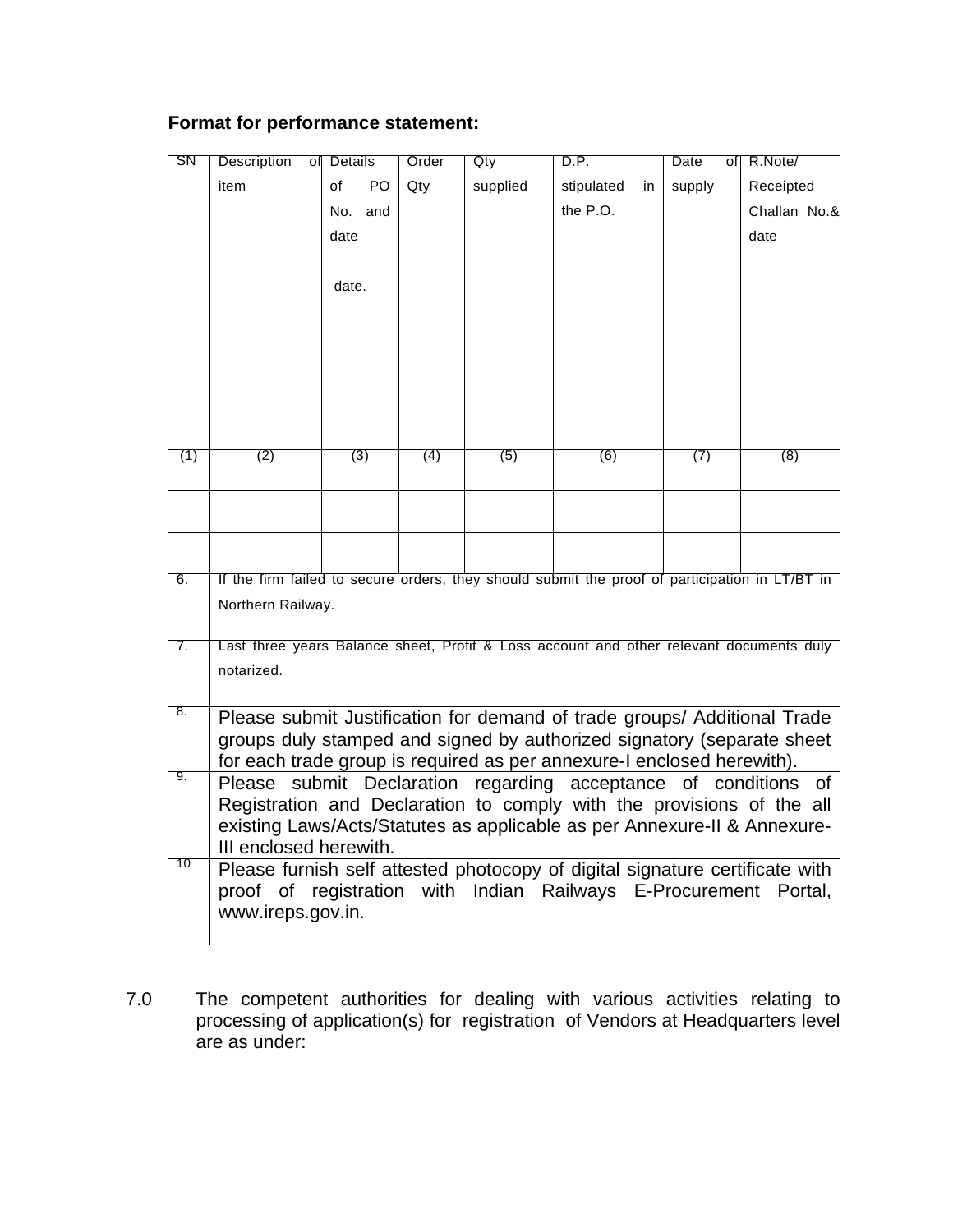- a) Initial work of registration i.e. case formation; clarifications etc. will be approved by Secy. to COS.
- b) Renewal of already existing registration will be approved by Dy.CMM/HQ.
- c) Fresh registration cases including rejection thereof, if any, will be approved by CMM/S.

[APPLICATION FORM](http://10.2.2.19/dept/stores/vendor%20registraton%20form%20for%20web%20site/Application%20Form.pdf) [TRADE GROUPS](http://10.2.2.19/dept/stores/vendor%20registraton%20form%20for%20web%20site/trade%20group.pdf)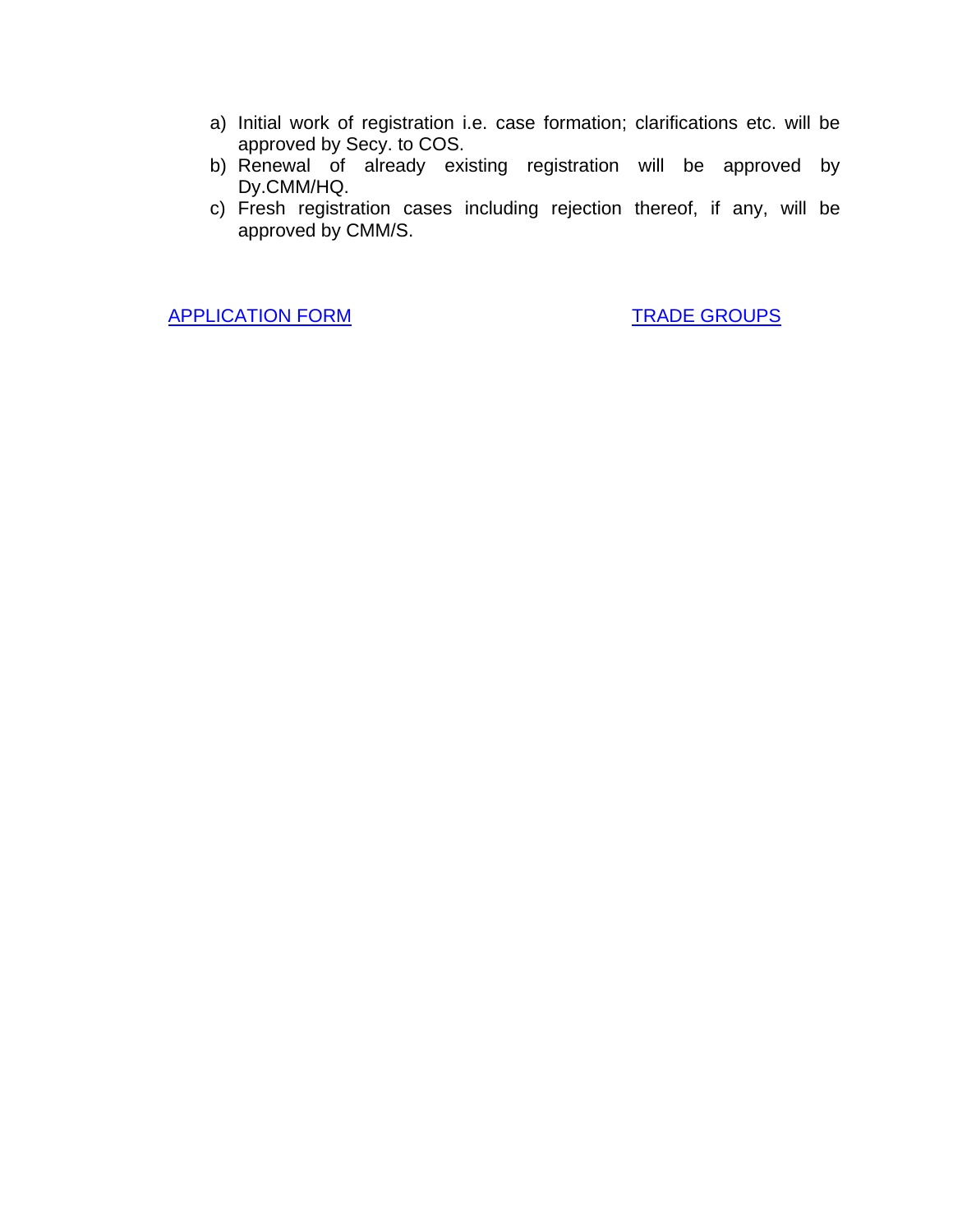**Annexure –I** 

**Justification for demand of Trade groups/Additional Trade groups (Separate Sheet for each trade group is required).**

| Trade Group                                                   |  |
|---------------------------------------------------------------|--|
| Description of trade group                                    |  |
| Reason for demanding this trade group :-                      |  |
| (a) What are the items offered for supply falling this trade  |  |
| group                                                         |  |
| (b) If manufacturer $:$                                       |  |
| (i) What are the machines available for manufacturing of      |  |
| above items                                                   |  |
| (ii) Quality control arrangement                              |  |
| (c) In case of trade, give details of :-                      |  |
| (i) Stock of item and value falling in the group.             |  |
| (ii) Whether covered by standard specification                |  |
| (d) Performance of supplies to this Rly., other Rlys. & other |  |
| Govt. Departments.                                            |  |

| SN | Order No. & | Description | Qty. | D.P. | Value | Supply details |
|----|-------------|-------------|------|------|-------|----------------|
|    | Date        |             |      |      |       |                |
|    |             |             |      |      |       |                |
|    |             |             |      |      |       |                |
|    |             |             |      |      |       |                |
|    |             |             |      |      |       |                |
|    |             |             |      |      |       |                |
|    |             |             |      |      |       |                |
|    |             |             |      |      |       |                |
|    |             |             |      |      |       |                |
|    |             |             |      |      |       |                |
|    |             |             |      |      |       |                |
|    |             |             |      |      |       |                |
|    |             |             |      |      |       |                |

Authorized Signatory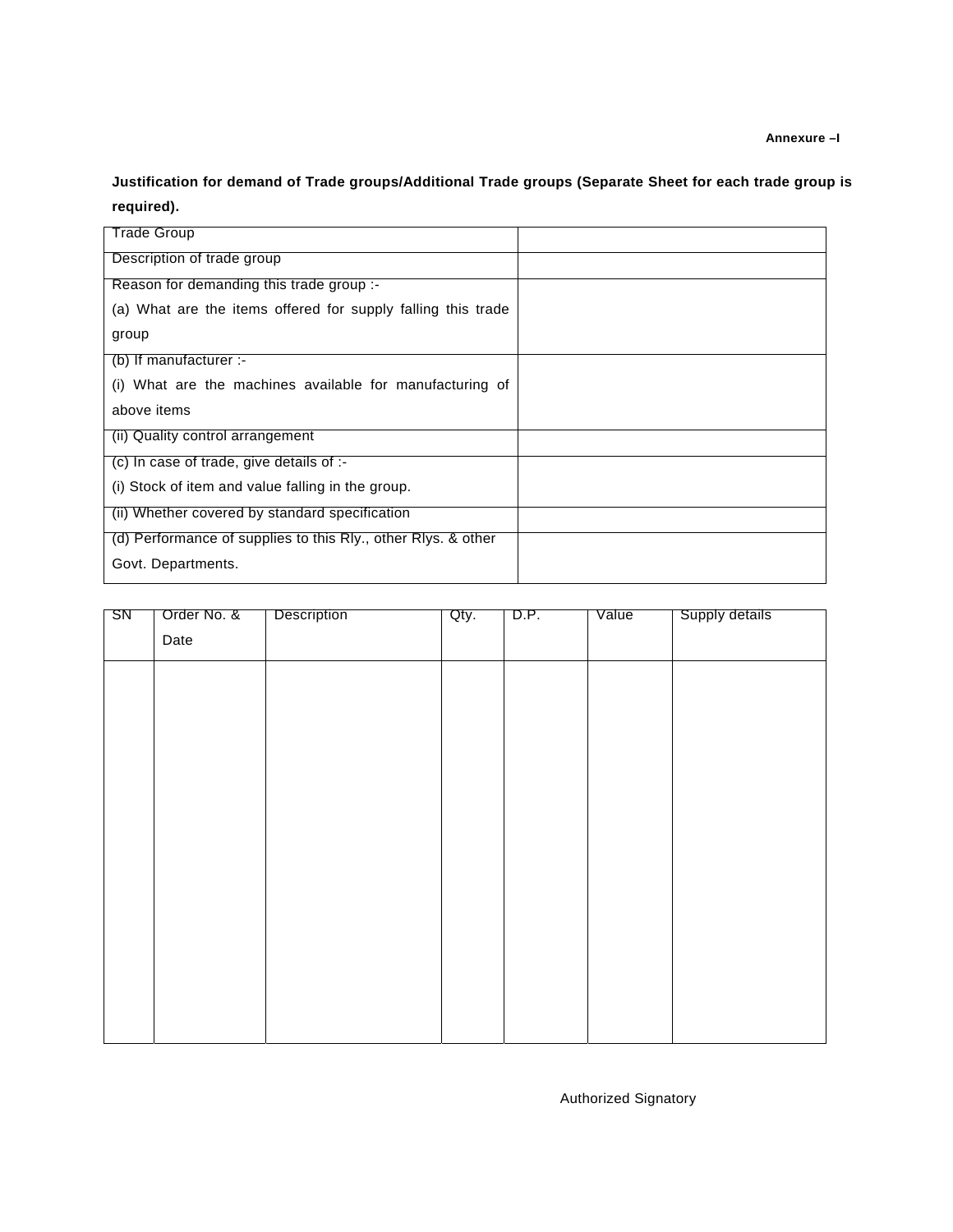Date:

#### Place: **firm's seal**

Annexure – II

#### DECLARATION REGARDING CONDITIONS OF REGISTRATION

- 1. Registered firms are to abide by the Standard Conditions of Contract, IRS Conditions of Contracts and other terms & conditions issued by Northern Railway time to time.
- 2. It is obligatory on the part of the registered firms to furnish performance statement in format prescribed in Annexure every year indicating all orders places on them.
- 3. Registered firms are required to keep registering Authority informed about the changes in their product specification or dis-continuation of production of any item for which they stand registered. This intimation is to be given within a period of 15 days from the date of such change or discontinuation.
- 4. Registered firms are required to furnish all the documents having specific validity period like BIS licence, Lease agreement, Agreement with the principal/manufactures to registering authority as and when they become due. Separate application shall be made for each such unit, where a firm has more than one manufacturing units. Requests for change in the name of a firm and / or their office address should be addressed to the Registration office/Centre who granted the original registration enclosing the original registration certificate and duly supported by documentary evidence. In the event of any change in the constitution of the firm or in the location of their manufacturing works, the registration with Northern Railway shall lapse. The firm should surrender the original registration certificate, in such case and apply for registration afresh.
- 5. All registered firms are expected to maintain absolute integrity, follow a decent standard of business ethics and do nothing unbecoming of a registered supplier.
- 6. Fresh application with prescribed fee shall be required to be made after expiry of previous registration or for seeking additional registration/change of specification.
- 7. The registration on the approved list does not guarantee award of any contract. In their quotation against tenders registered firms are to quote their registration number, along with clear statement that the tenderer is registered for that particular store with Northern Railway.
- 8. In all future correspondence with the Registration Branch/registering authority of Northern Railway, approved vendors are always required to quote the Registration No. given in the registration letter.
- 9. Whenever registered firms are required to produce copy of their registered certificate, copy of the original certificate complete with all the amendments including additions/deletions etc is made their after shall be produced.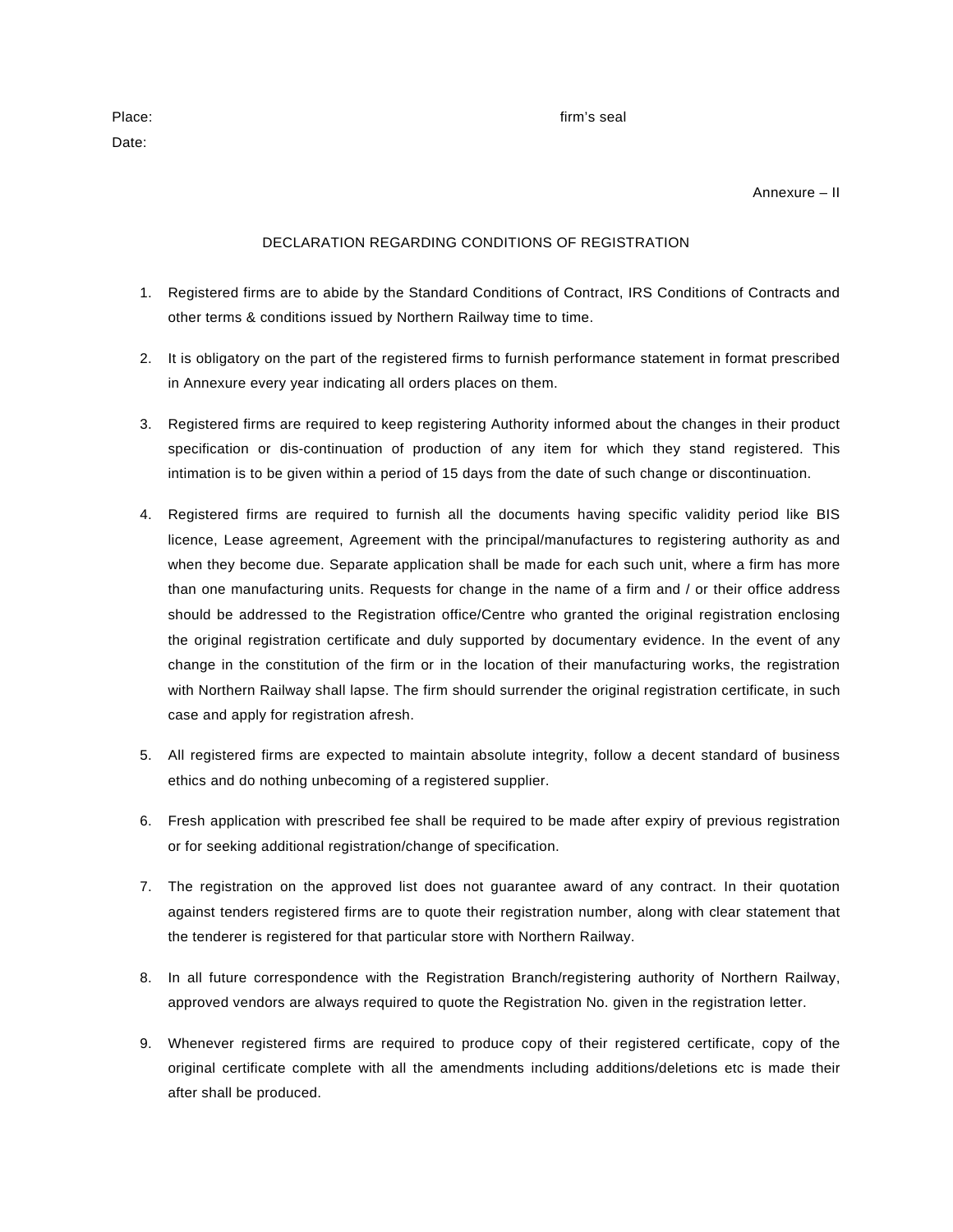10. Northern Railway will have right to add/delete any of the items and to amend any of the terms and conditions included in the registration granted to firms with effect from any date specified in the communication notifying such change.

Authorized Signatory

Date:

Place: firm's seal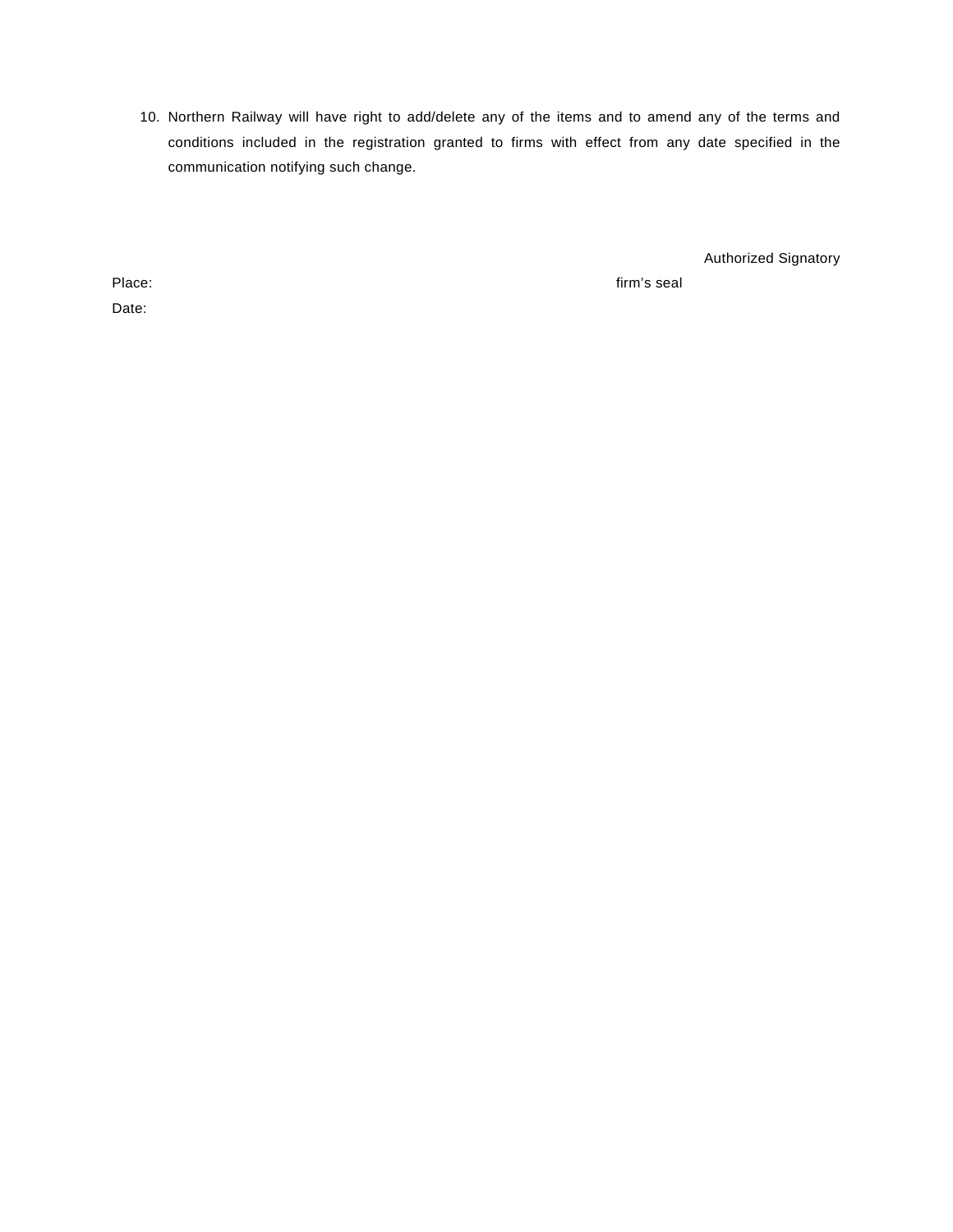### DECLARATION TO BE SIGNED BY THE VENDOR

I/we have gone through the conditions of the registration detailed in Annexure-1 of the Application. I/We fully understand the same and confirm that I/we agree to fully comply with the same.

 I/We fully understand that it is incumbent on my/our part to comply with the provisions of the all existing Laws/Acts/statutes as applicable to our line of manufacture and other provisions like Income-tax/licensing and registration under IDR Act/Insecticide, Licence/Drugs, Licence/Boiler license/ISI, License/Factory Act registration and any other applicable Acts/Laws statutory requirements including the requirements of environmental clearances etc. We have submitted an application for registration with Northern Railway after having complied with these/all other statutory requirements and onus for correctness and fulfillments of the same would be on us.

Authorized Signatory Place: **firm's seal** 

Date: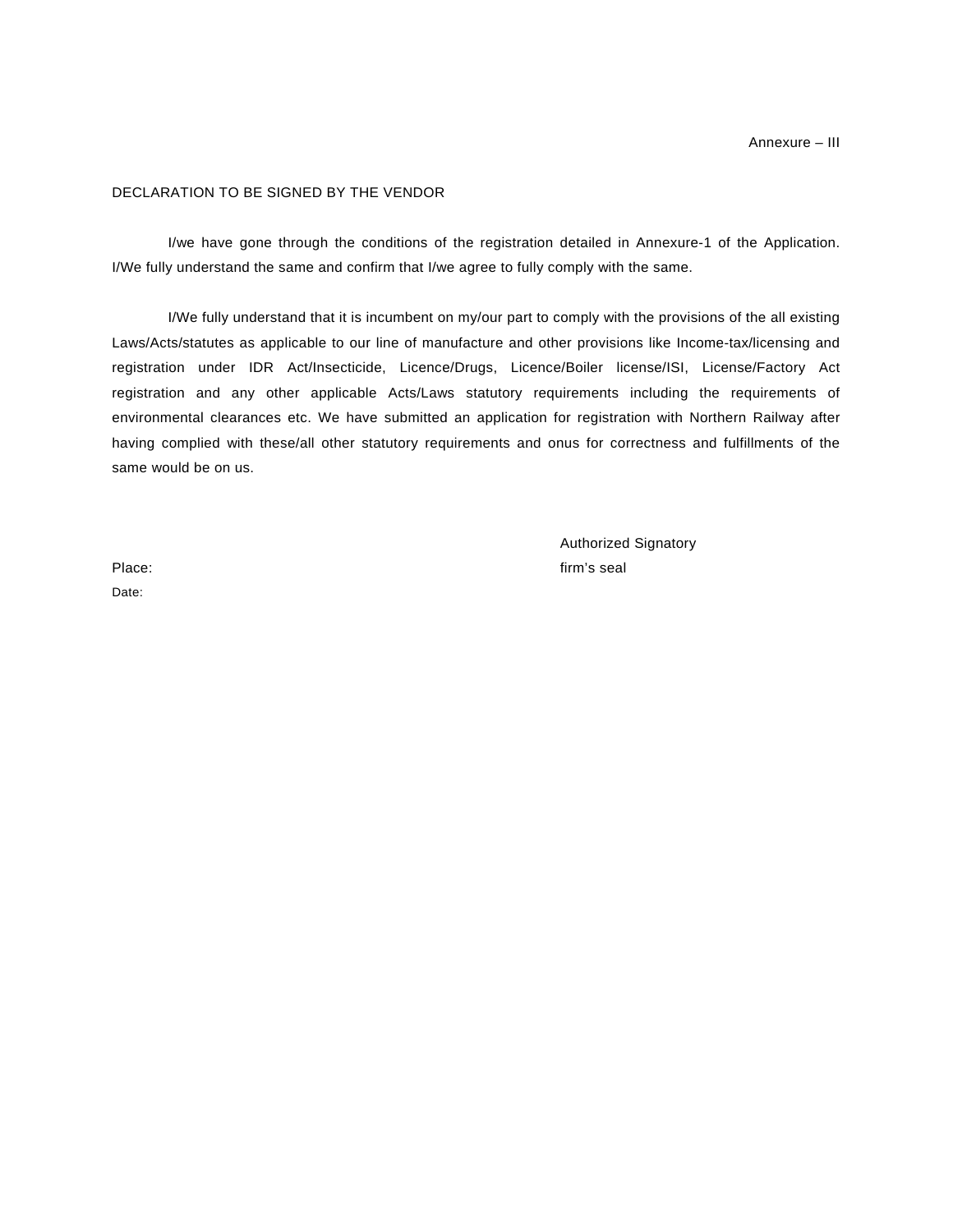# **CHECK LIST**

Sub: - Application of registration from M/S …………………………………………………

# **DOCUMENTS TO BE ENCLOSED WITH THE APPLICATION FOR REGISTRATION**

(The applicants are advised to go through the "Instructions for filling up the application form and supplying of other particulars required for registration" and indicate the details of documents enclosed).

| <b>SN</b>      | <b>NAME OF DOCUMENT</b>                                                                       | <b>PLACED</b><br><b>AT SN</b> |  |  |  |  |
|----------------|-----------------------------------------------------------------------------------------------|-------------------------------|--|--|--|--|
| $\mathbf{1}$   | Copy of following document duly attested by Gaz. Officer or Notary Public.                    |                               |  |  |  |  |
|                | Registration with Registrar of Firms<br>i)                                                    |                               |  |  |  |  |
|                | ii)<br>Certificate of incorporation (shop/comm Estt/factory act                               |                               |  |  |  |  |
|                | iii)<br><b>Electricity bill</b>                                                               |                               |  |  |  |  |
|                | Telephone bill<br>iv)                                                                         |                               |  |  |  |  |
|                | V)<br><b>Registration with State Sales tax</b>                                                |                               |  |  |  |  |
|                | vi)<br><b>Registration with Central Sales tax</b>                                             |                               |  |  |  |  |
|                | vii)<br>Copies of PAN No., TAN No. & TIN No.                                                  |                               |  |  |  |  |
| $\overline{2}$ | COPY of GPA on non judicial stamp paper duly attested or Resolution                           |                               |  |  |  |  |
|                | report from Board of Directors (This is required in favor of the person                       |                               |  |  |  |  |
| 3              | signing the application)                                                                      |                               |  |  |  |  |
|                | Affidavit duly attested by Notary Public on non judicial stamp paper of<br>Rs.10/- or above:- |                               |  |  |  |  |
|                | 1. That building/ godown / plant/ machinery / stock exclusively owned                         |                               |  |  |  |  |
|                |                                                                                               |                               |  |  |  |  |
|                |                                                                                               |                               |  |  |  |  |
|                | sales service facilities which are available at  (give                                        |                               |  |  |  |  |
|                | address (es).                                                                                 |                               |  |  |  |  |
| $\overline{4}$ | Attested copy of Partnership deed (in case of partnership firm)                               |                               |  |  |  |  |
| 5              | Processing fee (refer item No.6 of Instructions)                                              |                               |  |  |  |  |
| 6              | In case of Limited company (Provide following duly signed and<br>stamped)                     |                               |  |  |  |  |
|                | Memorandum and Article of Association<br>i)                                                   |                               |  |  |  |  |
|                | ii)<br>Certificate of incorporation                                                           |                               |  |  |  |  |
|                | $\overline{iii}$<br><b>List of sitting Directors</b>                                          |                               |  |  |  |  |
|                | iv)<br>Last three years Annual report                                                         |                               |  |  |  |  |
| $\overline{7}$ | Copy of Digital signature certificate with proof of registration with Indian                  |                               |  |  |  |  |
|                | Railways E-Procurement Portal, www.ireps.gov.in.                                              |                               |  |  |  |  |
| 8              | Following documents duly signed by CA and Director / Partner / Proprietor                     |                               |  |  |  |  |
|                | and Stamped for last 3 years:                                                                 |                               |  |  |  |  |
|                | Last three years Profit and Loss account statement<br>i)                                      |                               |  |  |  |  |
|                | ii)<br>Last three years Balance sheet                                                         |                               |  |  |  |  |
| 9              | Statement showing results of operation and financial position for the last 3                  |                               |  |  |  |  |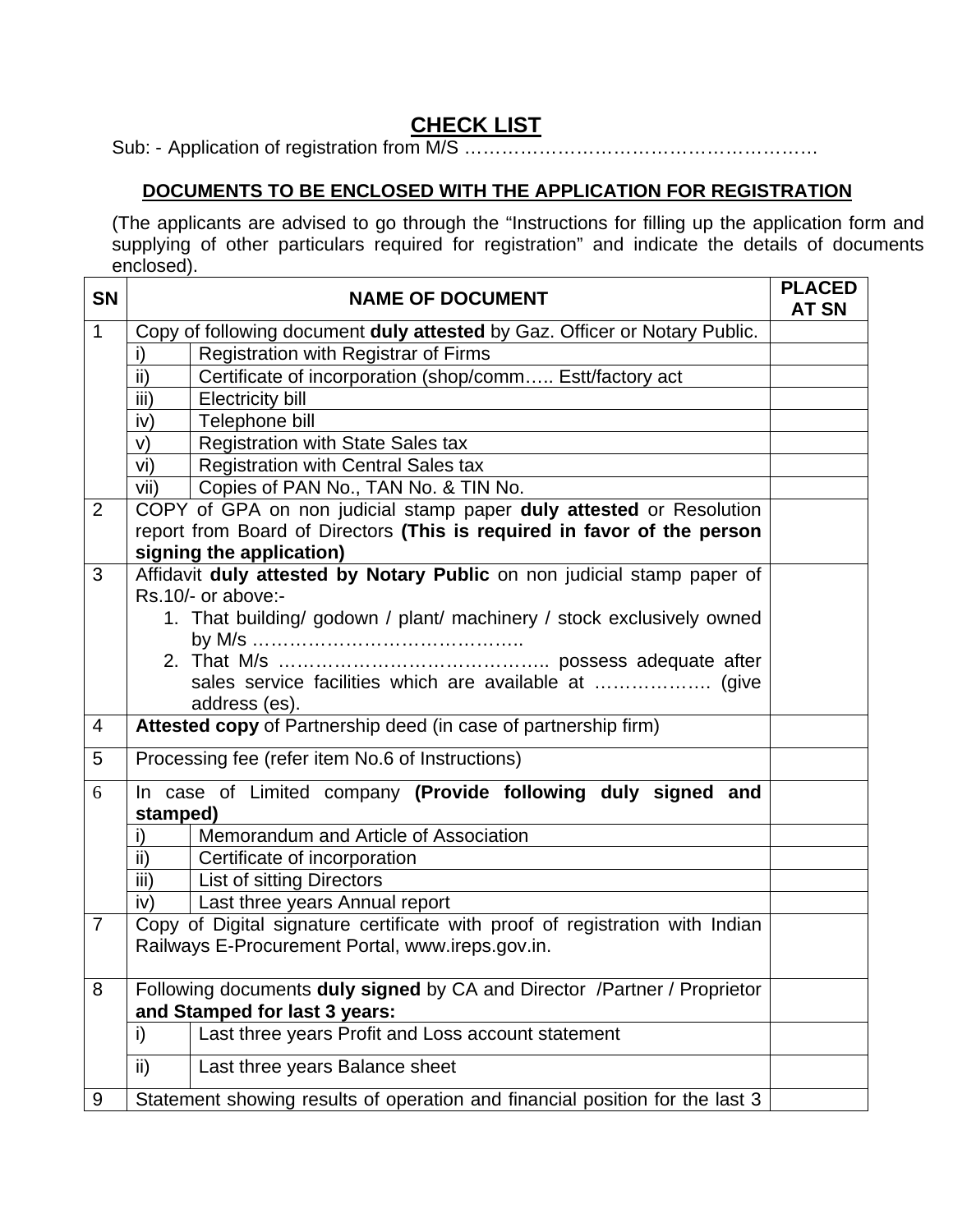|    | years as per Performa given in item No.12 (i) of instruction sheet duly<br>signed and stamped.                                                                                                                                                       |
|----|------------------------------------------------------------------------------------------------------------------------------------------------------------------------------------------------------------------------------------------------------|
| 10 | Affidavit duly attested by Notary Public on non judicial stamp paper of<br>Rs.10/- or above separately from each partner/director/proprietor whether<br>or not he is a partner/director/ proprietor in any other concern along with<br>under taking. |
|    |                                                                                                                                                                                                                                                      |
| 11 | Performance statement (duly signed and stamped) showing details of<br>contracts executed in past 3 years (give Description details of Pos order)                                                                                                     |

| 11 | Performance statement (duly signed and stamped) showing details of                                                                                             |  |  |  |  |  |
|----|----------------------------------------------------------------------------------------------------------------------------------------------------------------|--|--|--|--|--|
|    | contracts executed in past 3 years (give Description, details of Pos, order<br>quantity, value of PO, quantity supplied, delivery period, date of supply,      |  |  |  |  |  |
|    | receipt note or receipted challan No. & date).                                                                                                                 |  |  |  |  |  |
| 12 | Details of plants and machinery (Refer item No. 9(d) of application form)                                                                                      |  |  |  |  |  |
| 13 | Details of testing facilities for the material offered and enclose attested                                                                                    |  |  |  |  |  |
|    | copies of test certificate. (Refer item No.9(g) of application form)                                                                                           |  |  |  |  |  |
| 14 | Affidavit duly attested by Notary Public on non judicial stamp paper of                                                                                        |  |  |  |  |  |
|    | Rs. 10/- or above separately from each partner/director/proprietor<br>declaring:-                                                                              |  |  |  |  |  |
|    | 1. That dealing of the firm or their partner/director/proprietor have not                                                                                      |  |  |  |  |  |
|    | been banned by Ministry of Railways or Ministry if Supplies or any                                                                                             |  |  |  |  |  |
|    | other Government department.                                                                                                                                   |  |  |  |  |  |
|    | 2. That we undertake to report to Northern Railway immediately after                                                                                           |  |  |  |  |  |
|    | we are informed but in any case not later than 15 days, if any firm in                                                                                         |  |  |  |  |  |
|    | which Proprietor/ Partners/ Directors of M/s                                                                                                                   |  |  |  |  |  |
|    | (name of applicant firm) are Proprietor/ Partners/ Directors is<br>banned/ suspended for business dealing.                                                     |  |  |  |  |  |
| 15 | Attested copy of registration with other Govt authorities like SSI/ NSIC/                                                                                      |  |  |  |  |  |
|    | DGS&D/RDSO etc.                                                                                                                                                |  |  |  |  |  |
| 16 | In case of stockiest / dealer / agent, copy of dealership certificate from their                                                                               |  |  |  |  |  |
|    | Principal manufacturer indicating items for which registration is being                                                                                        |  |  |  |  |  |
|    | applied duly attested.                                                                                                                                         |  |  |  |  |  |
|    | Item Validity<br>M/s                                                                                                                                           |  |  |  |  |  |
| 17 | In case of stockiest/dealer/agent, submit agreement duly notarized with                                                                                        |  |  |  |  |  |
|    | Principals on non judicial stamp paper of Rs. 100/- as per para 2.7 of                                                                                         |  |  |  |  |  |
|    | Guidelines for vendor registration.                                                                                                                            |  |  |  |  |  |
| 18 | In case of agents, copies of Last three years Profit & Loss statement, last<br>three years Balance sheet, Quality control details and ISO certificate of their |  |  |  |  |  |
|    | Principals for the items for which registration has been sought along with                                                                                     |  |  |  |  |  |
|    | copies of test certificate duly attested by Notary Public or Gazetted officer.                                                                                 |  |  |  |  |  |
|    | (Refer para 2.7 of Guidelines for Vendor Registration & item No.9(g) of                                                                                        |  |  |  |  |  |
|    | application form)                                                                                                                                              |  |  |  |  |  |
| 19 | In case stockiest/dealer/agent of foreign Principal manufacturer, notarized                                                                                    |  |  |  |  |  |
|    | copy of mandatory enlistment with DGS&D,, New Delhi and notarized                                                                                              |  |  |  |  |  |
|    | copy of Impex codes issued by Reserve Bank of India for Import &                                                                                               |  |  |  |  |  |
|    | Export. Refer Note (ii) under para 2.7 of Guidelines for vendor Registration.                                                                                  |  |  |  |  |  |
| 20 | Details of Trade groups of items for which Registration is required with                                                                                       |  |  |  |  |  |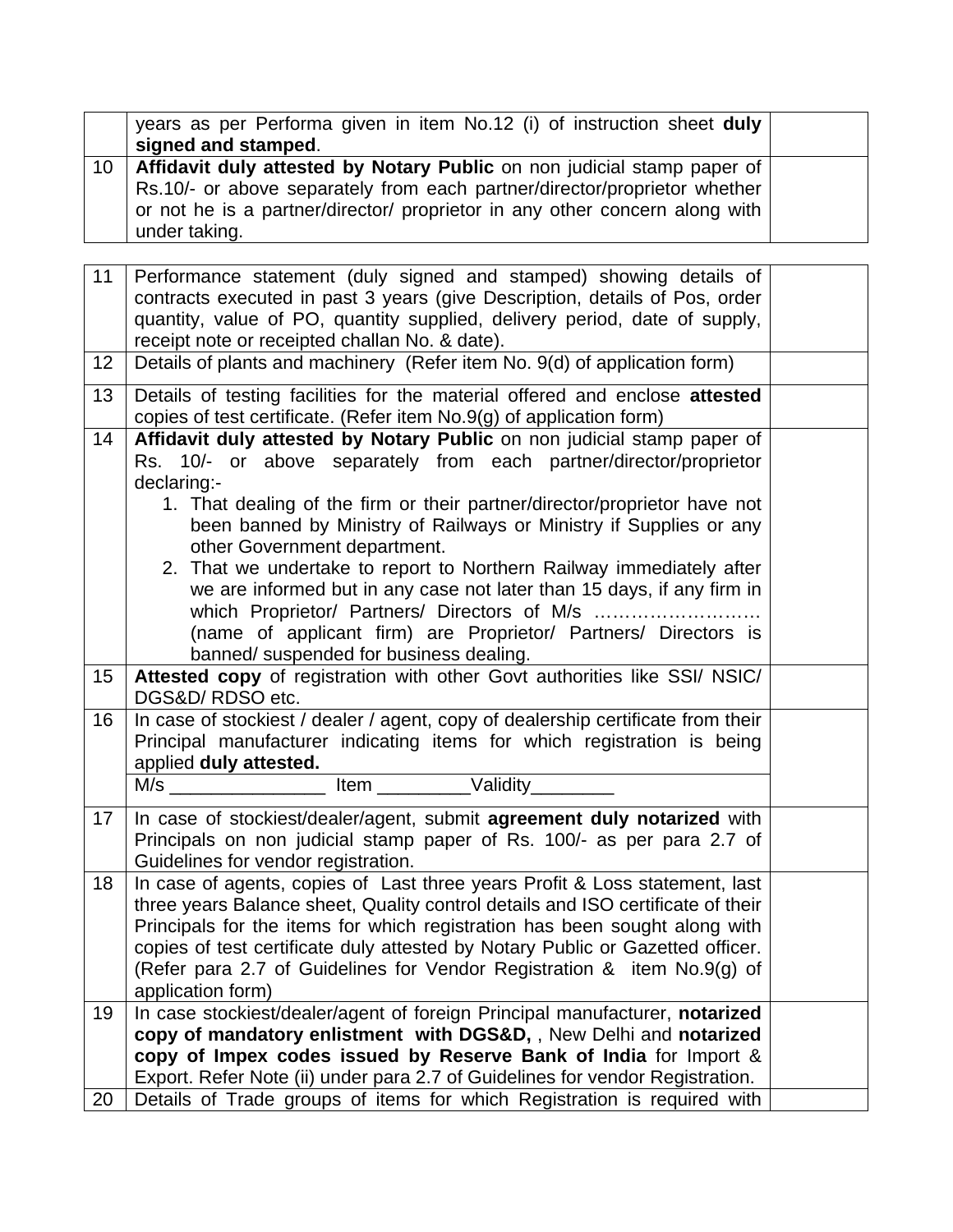|    | Justification for demand of trade groups duly stamped and signed by<br>authorized signatory (separate sheet for each trade group is required as per                                                        |  |
|----|------------------------------------------------------------------------------------------------------------------------------------------------------------------------------------------------------------|--|
|    | annexure-I of application form and item No.2 of the application form)                                                                                                                                      |  |
| 21 | Declaration regarding acceptance of conditions of Registration and<br>Declaration to comply with the provisions of the all existing<br>Laws/Acts/Statutes as applicable as per Annexure-II & Annexure-III. |  |
| 22 | Attested copy of registration with Home Railway/PU, if your firm/ unit does<br>not fall under the geographical jurisdiction of Northern Railway.                                                           |  |
| 23 | Attested copy of ISO-9000 certificate.                                                                                                                                                                     |  |
| 24 | Banker's details as per item 18 of the application.                                                                                                                                                        |  |

Signature of the applicant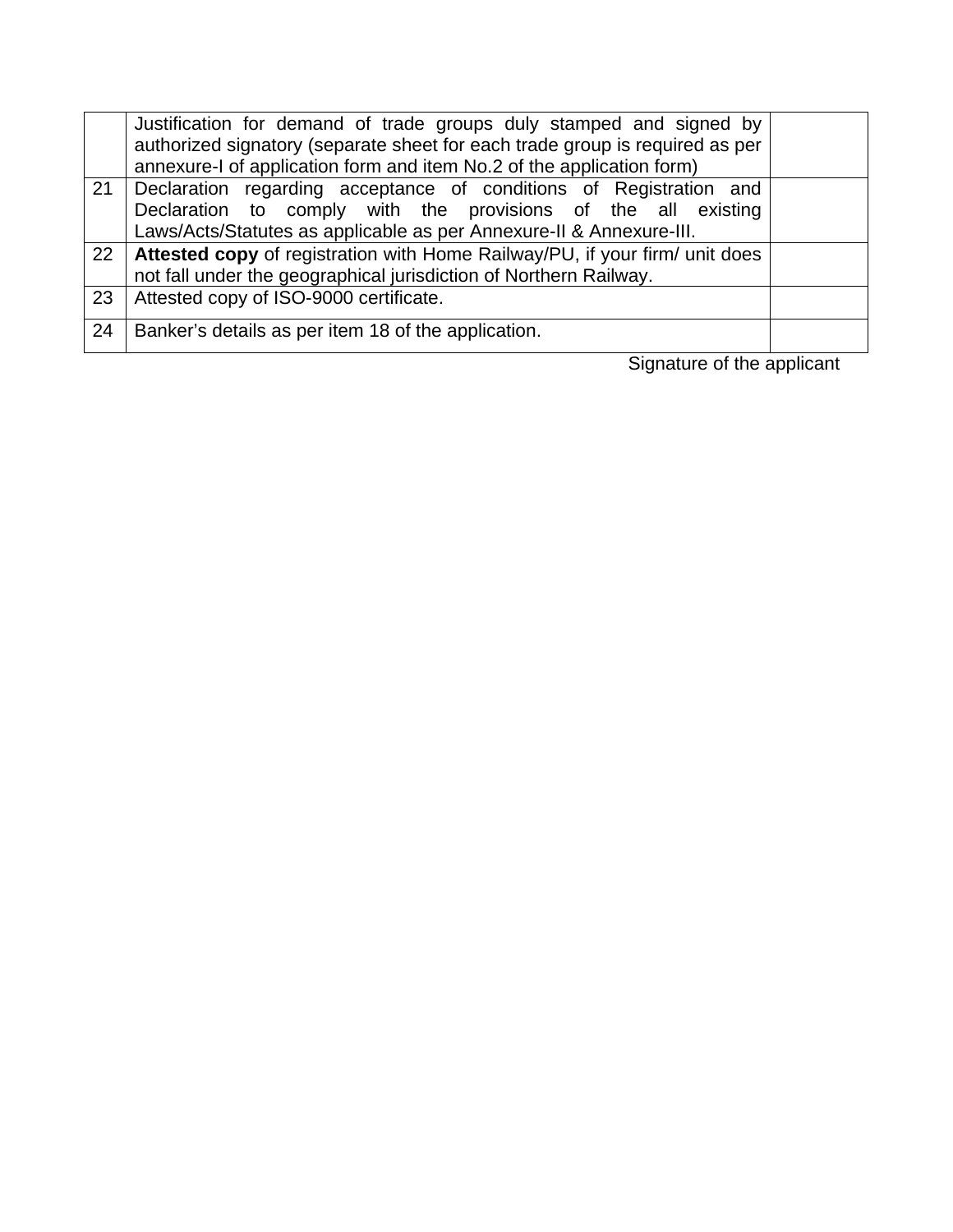## **Format of Affidavit for Agency Agreement duly Notarized on Non judicial Stamp paper of Rs. 100/-.**

(Firm desirous of Registration as an authorized dealer/agent/Stockist of manufacturer will submit duly certified Agency agreement with Principal and dealership certificate indicating items & their specifications & validity thereof covering the territory of Northern Railway along with status of category (whether Micro Small & Medium Enterprise or Large Scale Industries, refer 2.7 of Guidelines for Vendor Registration), last three year Profit & Loss statement, Balance Sheet, Quality Control details and ISO certificate of the Principal manufacturer.)

- (i) That M/s.……………………………………….. is authorized Agent/ dealer of M/s…………………………………………………(principal manufacturer) for supply of items viz………………………………………………… to Northern Railway. This dealership is valid up to ……………………
- (ii) That principal manufacturer will accept the responsibility for satisfactory execution of order placed on the authorized agent/distributor.
- (iii) That they will provide requisite inspection & testing facility at their works in respect of orders placed on authorized dealer/ agent/distributors.
- (iv) That they will be responsible for all contractual obligations including warranty/guarantee against the contract placed during the validity of dealership.
- (v) That M/s ………………………………….. (Authorized dealer/Agent/ Stockist) will be quoting competitive & reasonable price and abiding by Standard Conditions of Contract, IRS conditions of Contract and all other terms & conditions/Instructions issued by Northern Railway time to time.
- **Note:** The Vendor seeking registration as dealer/agent/Stockist of more than one manufacturer/ principal, shall apply on separate application form with Agent/dealership certificate and affidavit from each manufacturer principal as described above shall be submitted with the application.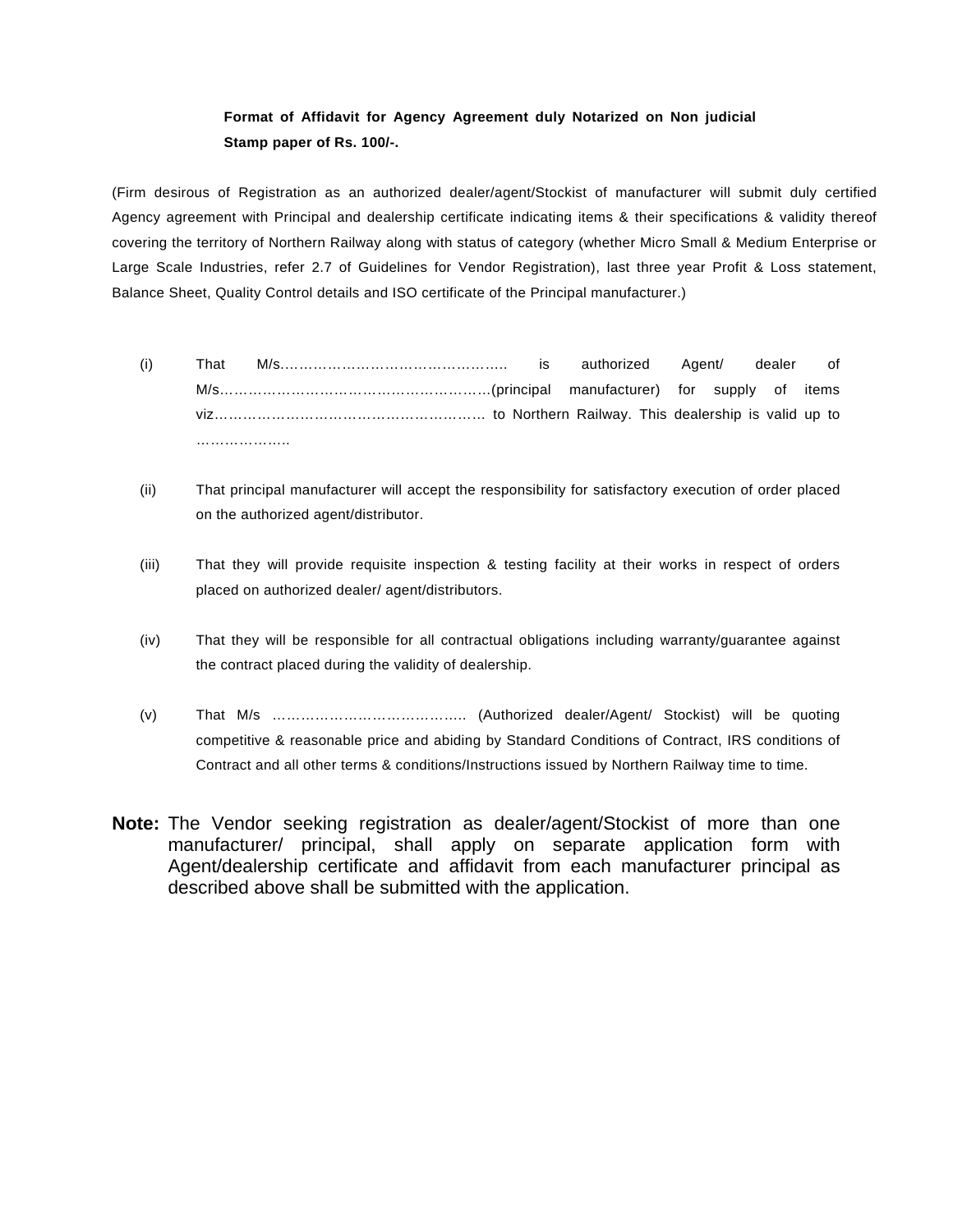Regd. Post

#### **NORTHERN RAILWAY**

(Proforma of Registration)

### **(Office of the Controller of Stores, Headquarters' office, Baroda House, New Delhi)**

|                      | TIN No. ______________________ |
|----------------------|--------------------------------|
|                      | TAN No. _____________________  |
|                      |                                |
| Partner(s)/Directors |                                |
|                      |                                |

1.0 I am directed to inform you that your application for enlistment of your firm/unit in the approved list of supplier to this railway has been accepted and it has been decided to enlist your firm on the approved list of suppliers for the under mentioned trade group's and category **PROVISIONALY** for a period of two years.

\*\*\*

| Trade group & | Vendor         | Category | Validity upto | Monetary limit | Status |
|---------------|----------------|----------|---------------|----------------|--------|
| Description   | Code/Regn. No. |          |               |                |        |
|               |                |          |               |                |        |
|               |                |          |               |                |        |
|               |                |          |               |                |        |
|               |                |          |               |                |        |

- 2.0 Registration No./Vendor Code No. \_\_\_\_\_\_ has been allotted to you, which must be quoted in all your correspondence.
- 3.0 The registration is subject to the following conditions failing which the registration will be cancelled without any notice.
- 3.1 The registration is subject to your having studied IRS conditions of contract, Standard Conditions of Contract & Instructions to Tenderer Pamphlet No.1 as amended from time to time and that you abide by them in all respects.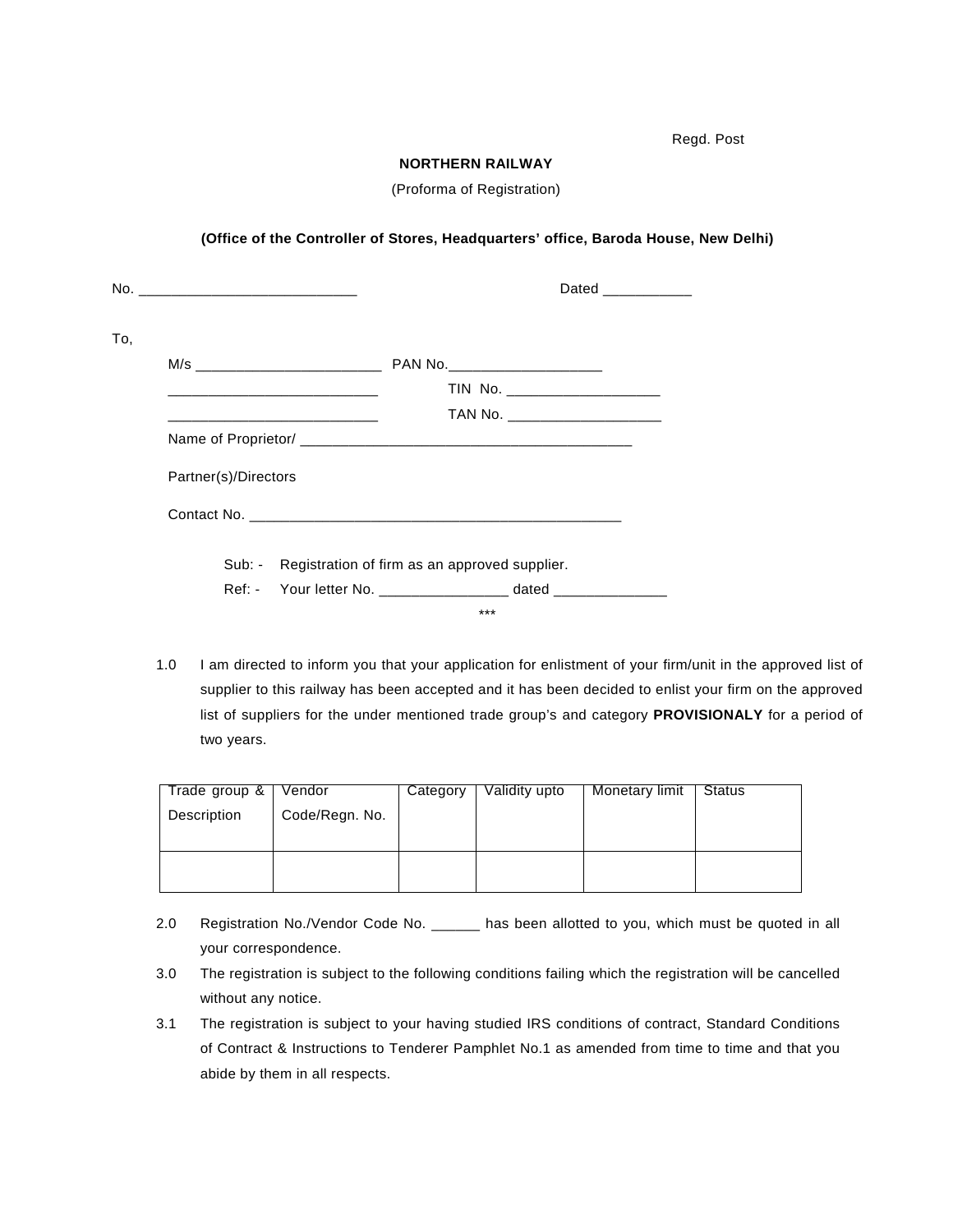- 3.2 It should be noted that this registration is valid only for the trade group/items specified and the monetary limit as indicated above and any quotation received for other than the above mentioned trade group and the monetary limit will be treated as per with the offers received from unregistered firms.
- 3.3 This registration shall not be applicable for the items classified as safety items by Railways or items reserved to be procured from RDSO/ CLW/ DLW/ ICF/ RCF/ CORE approved sources only.
- 3.4 It is a condition of registration that your should give competitive offers against the tenders issued by this railway and secure at least one order in a financial year failing which registration is liable to be cancelled without any notice.
- 3.5 It will be your responsibility to apply for the renewal of the registration at least three months before the expiry of the period of present registration giving details of the supplies affected during the period of registration as per Performa given here under.
- 3.6 The registration is subject to constant review in relating to your performance for supply of stores to this railway. This railway is undertaken once a year and should your performance be found unsatisfactory, this railway reserves the right to delete your name even before the expiry of the registration period.
- 3.7 Registration on the approved list does not guarantee the award of contracts.
- 3.8 You should promptly advise this office about any change in your address of office, Factory Partnership deed or any article of association of your concern since registration, your telephone Nos. etc.
- 3.9 In case any change takes place in the pattern of your manufacturing activity in the constitution of your firm in the capital structure or any other changes relevant to your registration with this office, the same should be immediately brought to the notice of this office.
- 3.10 This railway administration reserves the right to de-register/remove your firm from the approved list for unsatisfactory performance or for failure to abide by IRS conditions of contracts or any conditions as laid down in the foregoing Para.
- 3.11 Please acknowledge receipt.

(Name) Designation For Controller of Stores